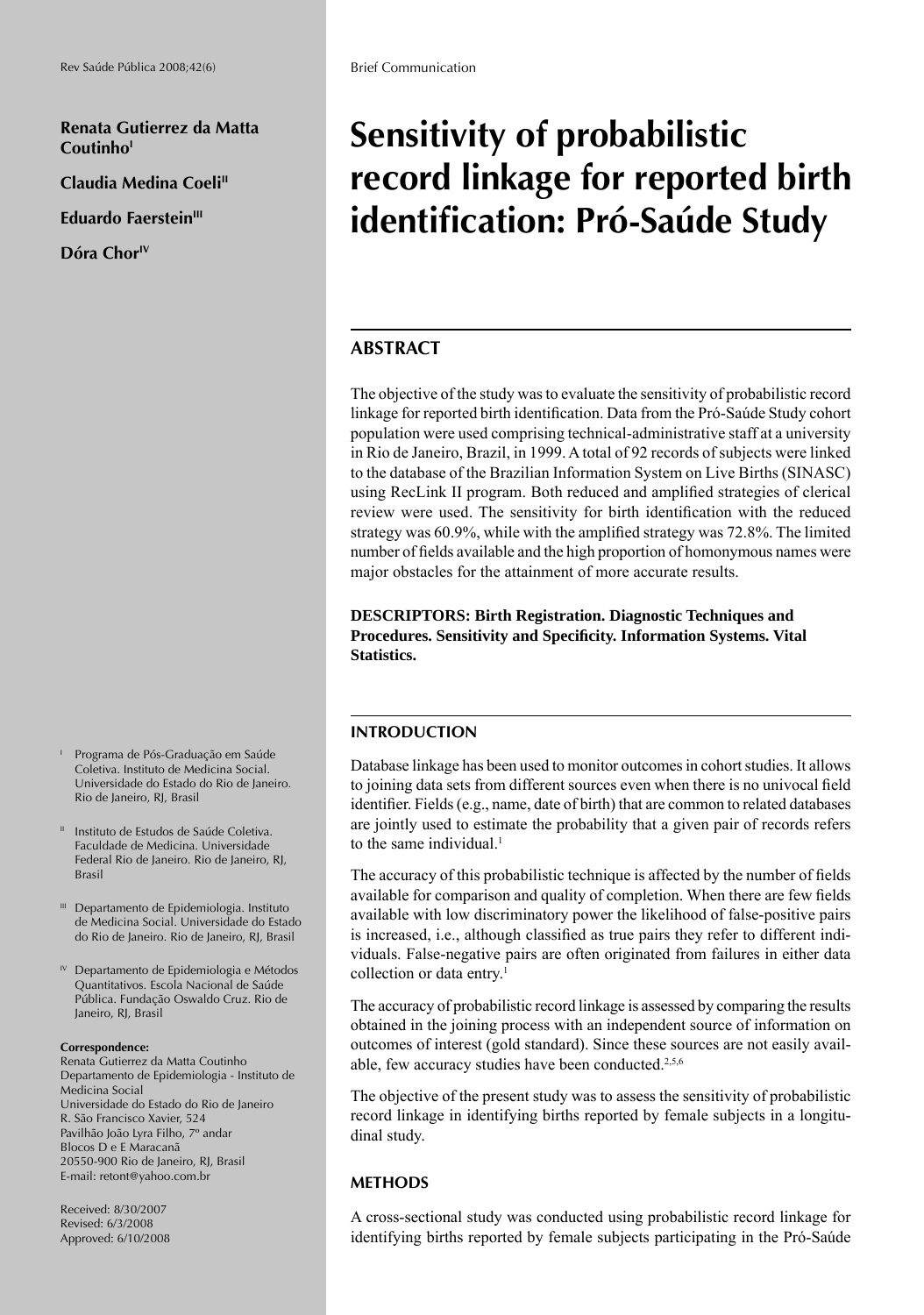Study. The Brazilian Information System on Live Births (SINASC) database for the State of Rio de Janeiro was studied. Information on the date of birth of the first child of all subjects was the gold standard.

The Pró-Saúde Study is a longitudinal study including a sample of technical-administrative staff of a university in Rio de Janeiro. $3$  For the present study there were selected female subjects included in phase 1 of the study data collection carried out in 1999 (n=2,238) who reported having their first liveborn child between 1996 and 1998 (n=92). SINASC database for the State of Rio de Janeiro, obtained from the State Health Department Office of Vital Statistics (1996 to 1998;  $N=798,478$ ) provided identification information.

Linkage was performed using RecLink II software program*.* 1 A three-step blockage approach was applied based on a combination of phonetic codes of the fields "mother's last name" and "mother's first name". The fields used for pairing were "mother's name" and "mother's year of birth" (calculated based on the mother's age and date of birth).

All links with scores  $\geq 0$  were checked manually in the first step and only links with scores higher than six were manually reviewed in the next steps (short review). To improve the capture of true pairs, this strategy was expanded to manual review of all links with score  $\geq 0$ in all steps. During manual review the fields "mother's name," "mother's year of birth" and "district of residence" were checked.

Databases were evaluated for field completeness in automatic ("name" and "year of birth") and manual ("district of residence") processes. The sensitivity of probabilistic record linkage was calculated for both strategies of manual review for identification of records of births reported by the mothers. These estimates were repeated excluding births in the year 1996.

The study was approved by the Research Ethics Committee of Universidade do Estado do Rio de Janeiro Institute of Social Medicine.

### **RESULTS**

The Pró-Saúde Study database showed 100% completion for subject's name and year of birth. As for SINASC database, an improvement was seen over the years studied in the field "name," which was completed in 73.6% of records in 1996, 90.5% in 1997, and 97.5% in 1998. For mother's year of birth, obtained from the field "age," completion rates were higher than 98% in all years studied.

The strategy of short manual review allowed to identifying 56 women (60.9% sensitivity; 95% CI: 50.7;70.2) out of 92 who reported having their first child between 1996 and 1998. The expanded strategy identified an additional 11 women, making a total of 67 (72.8% sensitivity; 95% CI: 63.0;80.9).

Due to inadequate completion of fields required to joining SINASC database in 1996, a sensitivity analysis was carried out excluding women who had their first child in that year. The sample total was then 63 women, of which 44 (69.8% sensitivity; 95% CI:  $57.6$ ;79.8) were identified through the short strategy and 55 (87.3% sensitivity; 95% CI: 76.9;93.4) through the expanded one.

### **DISCUSSION**

The present study showed low sensitivity of the short strategy of manual review and moderate sensitivity of the expanded one. These results are less favorable than that reported in another Brazilian study of probabilistic linkage between a primary database (cohort of elderly patients admitted to hospitals due to fracture) and the Mortality Information System (SIM) for death identification, where 85% sensitivity was found.<sup>2</sup>

The high proportion of records with missing information on mother's name in SINASC database for the year 1996 can in part explain our results since the exclusion of that year from analysis increased sensitivity. However, a similar sensitivity to that reported by Coutinho & Coeli2 was only achieved after applying the expanded manual review of links.

We noted that several links with high scores that were created for the same subject were mostly false pairs. The limited number of fields available for joining databases negatively affected the procedure's discriminatory power. Because childbearing women are part of close birth cohorts, it is common to find a high proportion of certain homonymous names "that are in fashion". Also, since a great number of Brazilians share common last names, a high rate of homonymous names with similar information on year of birth was found. An upper threshold score could not be determined, and falsepositive pairs were even seen in links with the highest score (score=11). Thus, thorough manual review of links was required and strict criteria were established for final classification of pairs as true or false, which resulted in low sensitivity for birth identification in SINASC databases.

Linkage of SINASC and SIM databases to assess mortality in those under one year of age is an innovative application of this tool in Brazil.4 This approach allows to join a varied set of fields with information on delivery and newborn that is available from both SINASC and SIM databases, which facilitates the linkage procedure*.*  But, for joining SINASC database and other databases or for other purposes, as in the present study, this procedure is hindered by the limited number of fields and high proportion of homonymous names.